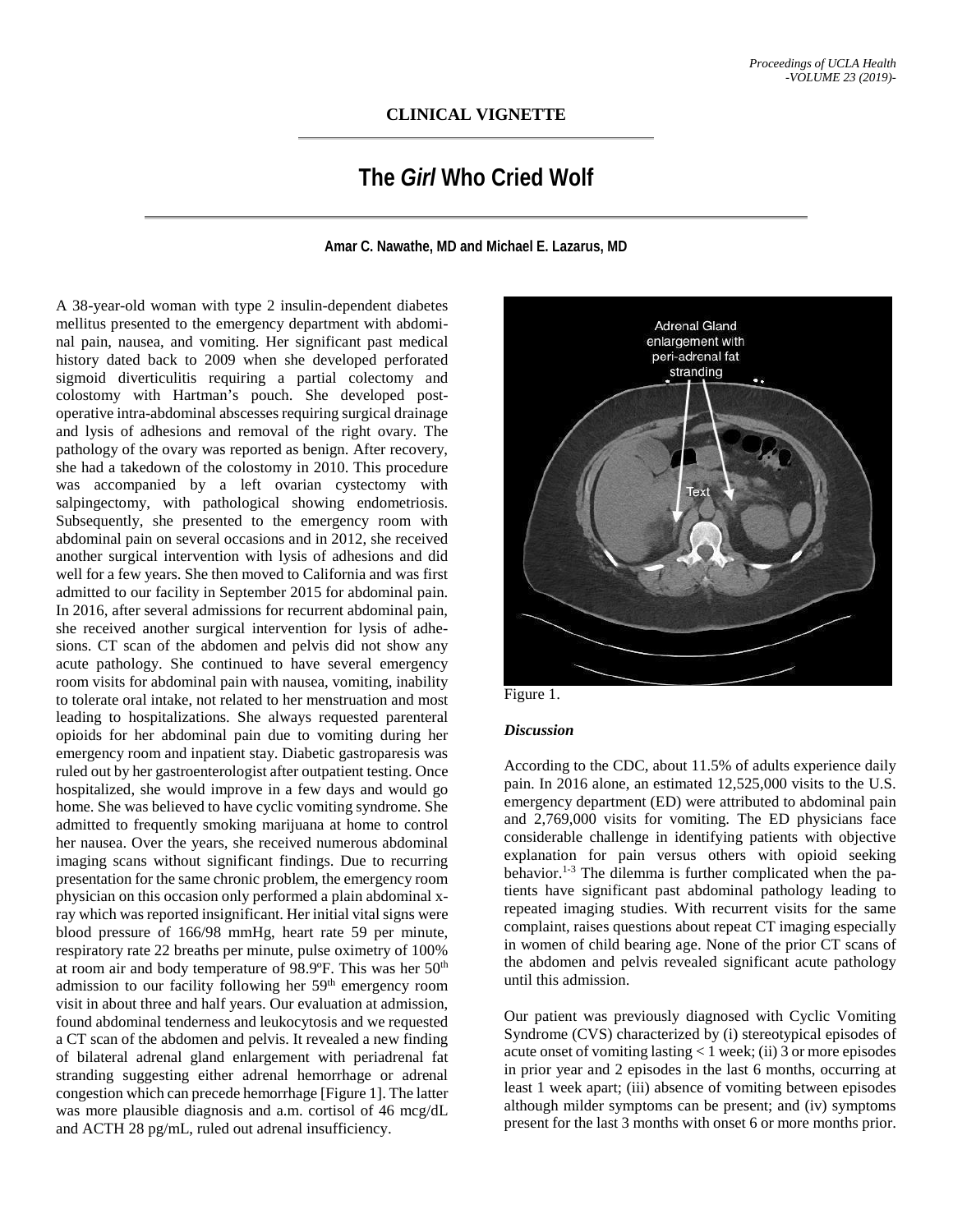The syndrome has a bimodal peak, at 5 years of age and at age 37. Physical and psychological stressors may be precipitants. Several etiologies have been proposed including mitochondrial DNA mutations and polymorphisms involving the cannabinoid receptor type1 and mu-opioid receptor genes, a dysfunctional hypothalamic-pituitary-adrenal axis or endocannabinoid system and autonomic nervous system dysfunction. This syndrome shares similarities with migraine headaches, both sharing similar pathophysiology and common therapeutic agents. Severe abdominal pain is present in 58-71% of adults suffering from CVS. Gastroparesis has chronic post prandial symptoms whereas, CVS symptoms are more episodic. Abortive therapy with nasal or subcutaneous triptan is recommended when initiated in the prodromal phase. Rescue therapy after symptoms develop includes intravenous fluids, parenteral ondansetron and judicious use of opioids when abdominal pain is present.<sup>4</sup> We believe our patient was suffering from Cannabinoid Hyperemesis Syndrome, (CHS) a subset of CVS. Cannabis is used for its anti-emetic properties. There are 2 types of cannabinoid receptors: CB1 in the central, peripheral, and enteric nervous systems, which promotes the anti-nausea effect and CB2 in the lymphatic system of terminal ileum. Overstimulation of CB1 receptors in the enteric plexus by tetrahydrocannabinol, cannabis's active component, can exceed the individual's threshold is believed to the mechanism for Cannabinoid hyperemesis syndrome. The syndrome has been associated with leukocytosis, which was present in our patient. Symptoms do not respond to conventional antiemetics however, hot water baths provide relief. Stopping cannabis is the best treatment.4,5

The CT scan finding of bilateral adrenal gland congestion was unexpected. Her clinical presentation with vomiting, feeling of listlessness, abdominal tenderness and leukocytosis was concerning. Adrenal glands are supplied by three arterial sources and have a single venous drainage. During periods of physiological stress, there is endothelial damage and risk of venous drainage thrombosis leading to congestion followed by hemorrhage. Post-operative state, sepsis, hypercoagulable states, heparin use are some of the risk factors [see Table 1]. In our patient, the major source of stress was the manifestation of CHS. Further research is needed to determine if CHS can be a risk factor for developing adrenal congestion. Adrenal congestion is considered a precursor of adrenal hemorrhage, which can lead to acute adrenal insufficiency when greater than ninety percent of both adrenal glands' cortices are compromised.6 Steroid supplementation is generally initiated empirically. Our endocrinologist advised us against empiric steroid treatment given normal baseline a.m. cortisol and ACTH values, overall hemodynamic stability and gradual resolving distress from her symptoms of CHS. After discharges in search of new healthcare providers, she changed her health insurance. In addition to primary care, endocrinology follow-up was arranged with her new providers.

Our case of the *girl* who cried wolf brings up several important learning issues in modern day healthcare. First, the problem of overutilization of the ED, hospitalizations for chronic recurrent

pain/vomiting and the chronic use for parenteral opioids. We have previously reported the risk of missing important medical pathology when patients present encephalopathic with opioid overdose. 7 Fortunately, our patient never presented with opioid overdose. Coordination with primary physicians involved in her care during different admissions, resulted in a single pain medicine specialist who followed the patient and prescribed the analgesic regimen on all her admissions. The Controlled Substance Utilization Review and Evaluation System (CURES) database helped us understand her outpatient opioid prescriptions. A second learning issue involves, the increasing risk of hyperemesis cannabinoid syndrome with legalization of medical marijuana and the patient's refusal to stop marijuana use as treatment for CHS. Lastly, the conundrum for the treating physicians on how much evaluation is needed for a very similar recurring presentations, which was confounded by adrenal congestion on CT scan, despite no signs of active adrenal insufficiency.

|--|--|

| <b>Causes of Non-Traumatic</b><br><b>Adrenal Hemorrhage</b>                | <b>Examples of Clinical</b><br><b>Conditions to consider</b><br>in |
|----------------------------------------------------------------------------|--------------------------------------------------------------------|
| Physiologic Stress                                                         | <b>Recent Surgery</b><br>Hypotension<br>Sepsis<br><b>Burns</b>     |
| Coagulopathy and<br>Thrombocytopenia leading to<br>intraglandular bleeding | Anticoagulant use                                                  |
| Hypercoagulable States leading<br>to adrenal vein thrombus                 | Antiphospholipid<br>Syndromes                                      |

## **REFERENCES**

- 1. **Centers for Disease Control and Prevention**. 2018 Annual Surveillance Report of Drug-Related Risks and Outcomes — United States. Surveillance Special Report. Centers for Disease Control and Prevention, U.S. Department of Health and Human Services. Published August 31, 2018. Accessed [date] from https://www.cdc. gov/drugoverdose/pdf/pubs/2018-cdc-drug-surveillancereport.pdf
- 2. **Rui P, Kang K, Ashman JJ**. National Hospital Ambulatory Medical Care Survey: 2016 emergency department summary tables. 2016. Available from: https://www.cdc.gov/nchs/data/ahcd/nhamcs\_emergency/ 2016 ed web tables.pdf.
- 3. **Millard WB**. Grounding frequent flyers, not abandoning them: drug seekers in the ED. *Ann Emerg Med*. 2007 Apr;49(4):481-6. PubMed PMID: 17375385.
- 4. **Kovacic K, Sood M, Venkatesan T**. Cyclic Vomiting Syndrome in Children and Adults: What Is New in 2018? *Curr Gastroenterol Rep*. 2018 Aug 29;20(10):46. doi: 10.1007/s11894-018-0654-5. Review. PubMed PMID: 30159612.